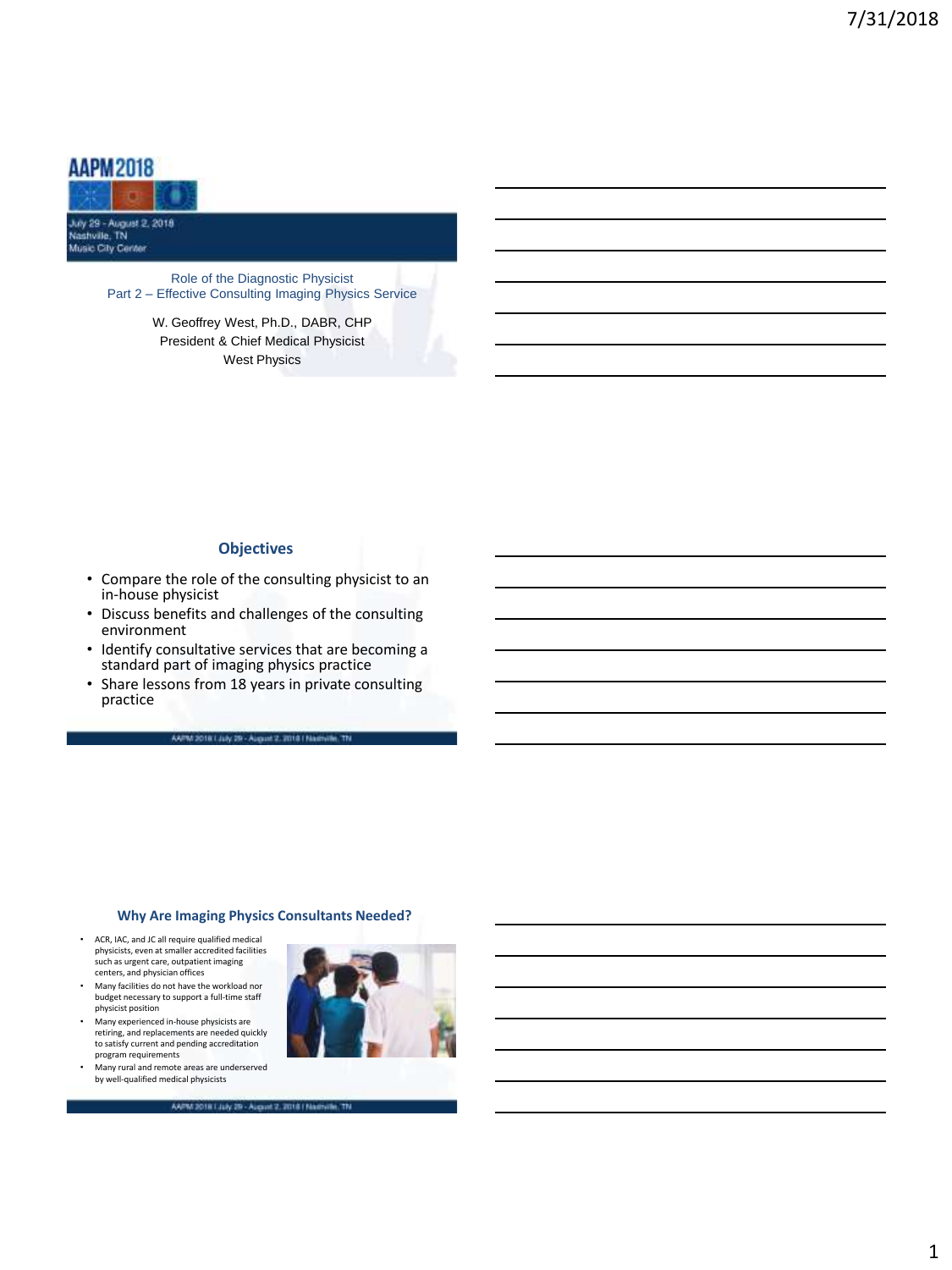|                  | <b>In-House</b>                                                                                                                                                                                                                                                                                                                       | <b>Consultant</b>                                                                                                                                                                                                                                                                                   |
|------------------|---------------------------------------------------------------------------------------------------------------------------------------------------------------------------------------------------------------------------------------------------------------------------------------------------------------------------------------|-----------------------------------------------------------------------------------------------------------------------------------------------------------------------------------------------------------------------------------------------------------------------------------------------------|
| <b>Benefits</b>  | Can easily communicate with team<br>members in person<br>Unmatched familiarity with team and<br>٠<br>equipment<br>Sufficient time for research, training, in-<br>depth analysis                                                                                                                                                       | Familiarity with many diverse situations and<br>٠<br>machines leads to broad knowledge base<br>• Can buy new imaging equipment easily with<br>no retraining necessary<br>• Multiple consultants at a firm can specialize<br>in different areas, collectively becoming a<br>jack-of-all-trades       |
| <b>Drawbacks</b> | Must provide benefits and support<br>Identifying program-threatening flaws can<br>be a conflict of interest<br>Rare opportunities for advancement for<br>junior physicists<br>Resistance to significant program changes<br>Must have some expertise in all areas, but<br>٠<br>can be difficult to retain mastery of all<br>modalities | • Steeper learning curve to proficiently test<br>hundreds of equipment types and models<br>• Potentially higher cost per hour<br>· Travel time/cost can make low complexity<br>services more expensive<br>. Must be more time-efficient<br>• More communication via phone and email is<br>necessary |

| <u> The Communication of the Communication of the Communication of the Communication of the Communication of the Communication of the Communication of the Communication of the Communication of the Communication of the Commun</u> |                                                                                                                       |  |  |
|--------------------------------------------------------------------------------------------------------------------------------------------------------------------------------------------------------------------------------------|-----------------------------------------------------------------------------------------------------------------------|--|--|
| the control of the control of the control of the control of the control of                                                                                                                                                           |                                                                                                                       |  |  |
|                                                                                                                                                                                                                                      | <u> 1989 - Andrea Andrea Andrea Andrea Andrea Andrea Andrea Andrea Andrea Andrea Andrea Andrea Andrea Andrea Andr</u> |  |  |
|                                                                                                                                                                                                                                      |                                                                                                                       |  |  |
|                                                                                                                                                                                                                                      |                                                                                                                       |  |  |
|                                                                                                                                                                                                                                      |                                                                                                                       |  |  |

## **The Thinning Line Between In-House and Consulting Physicists**

- The biggest current challenge to providing high-quality medical physics services in a consulting environment is educating and informing new physicists about the consulting option
- Any qualified medical physicist can become a consultant • Consultants can and do provide
- complex services
- Extensive travel is not required in densely-populated areas



## **Why Do Consultants Need to Adapt to MP 3.0?**

AAPM 2018 Ltdy 29 - August 2, 2018 | Nathville, TN

- Each new requirement is a new opportunity to improve patient care
- Simple equipment testing can increasingly be performed by less experienced physicists and/or by physicist assistants, leaving complex services as the domain of QMPs
- Consultants who just test equipment force<br>facilities to use technologists or physicians to<br>write policies and procedures, understand<br>dose-tracking software, and seek out<br>reputable online training, and they have<br>limited t cases



AAPM 2018 Ltdy 29 - August 2, 2018 | Nathrille, TN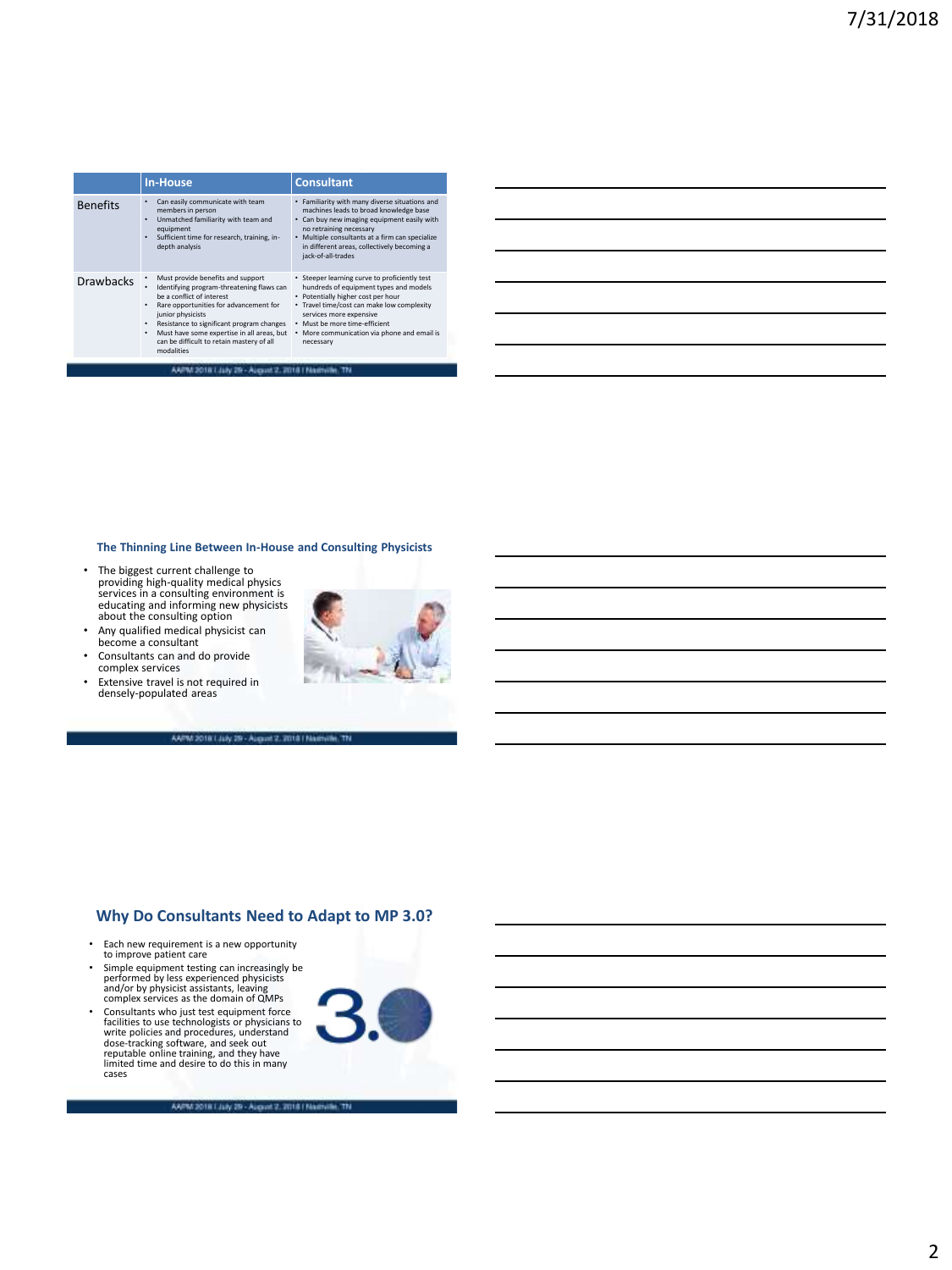# **How Have Consultants Adapted to MP 3.0?**

- Extensive dose optimization training sponsored by AAPM or developed in-house
- Responding to new state and accreditation program requirements with more sophisticated service offerings:

AAPM 2018 Ltdy 29 - August 2, 2018 | Nathville

- CT dose optimization
- Fluoroscopy dose optimization
- MRI safety
- Training

## **New Services Produce Real Change: Fluoro**

During a hands-on fluoroscopy safety training session with pediatric cardiologists, the facility's RSO and his assistant stood on opposite sides of a patient holding GM survey probes towards a PMMA phantom target with audio activated.

The physicist then activated normal fluoro mode, boost mode, and cine mode. The doctors' eyes went wide during cine mode because of the vast increase in clicks they heard compared to the other modes.



## **New Services Produce Real Change: Fluoro**

AAPM 2018 Ltdy 29 - August 2, 2018 | Nathele, TN

They had heard from the physicist that cine mode emits a lot more dose, and that there is no dose limit, but actually hearing it was more significant. When the physicist again asked the physicians to be aware of the high dose of cine mode, he received much more sincere-sounding agreement.

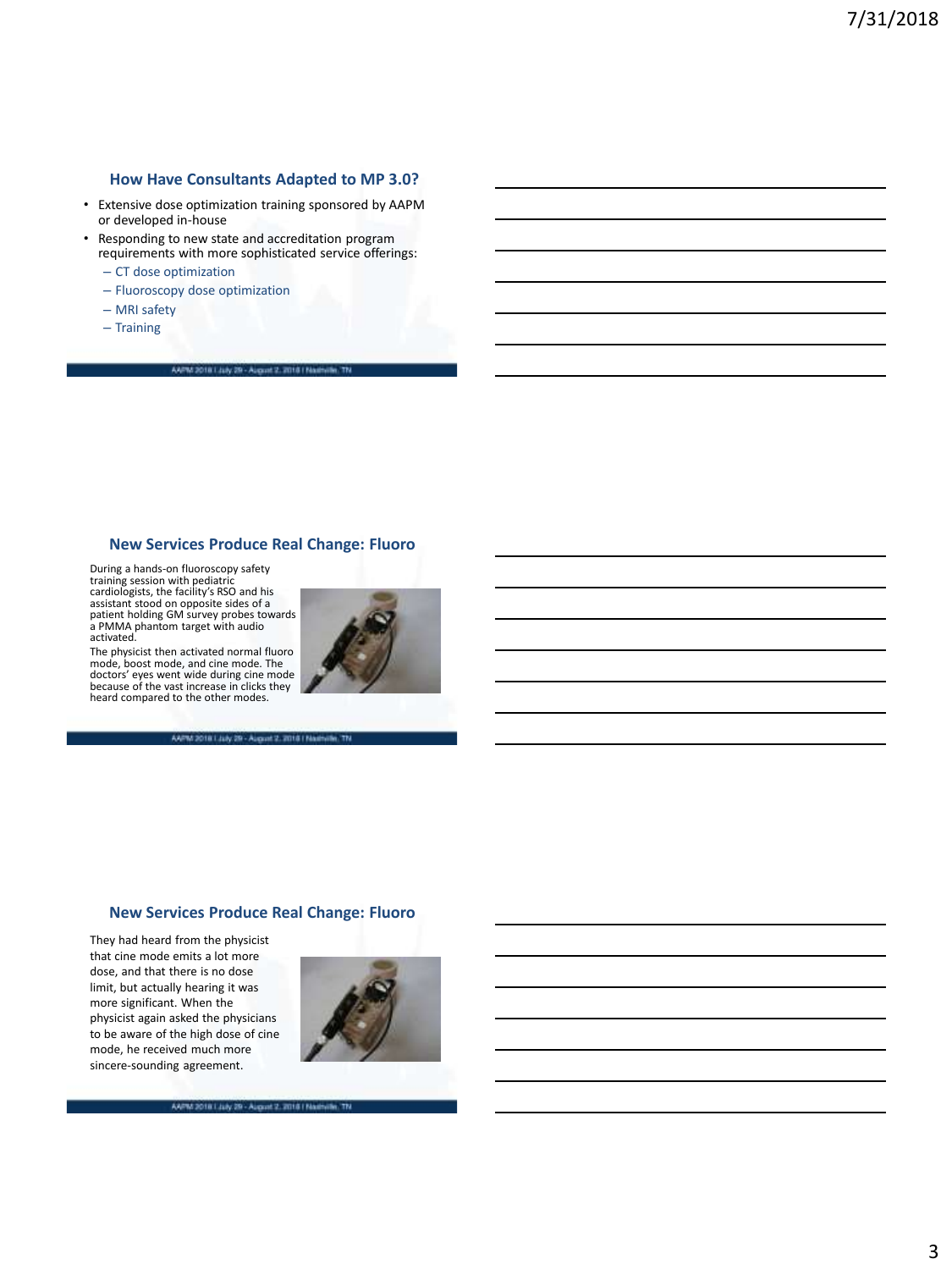# **New Services Produce Real Change: CT**

A rural hospital CT dose audit revealed multiple unmet needs:

- Educating personnel on the CT scan parameters and how they affect dose, particularly when the scan FOV (and bowtie filter) is changed, such as for head scans
- Showing personnel to use the displayed CTDI $_{vol}$  as a quick check to see if they were running the right scan with the right parameters
- Guiding the facility in creating dose-efficient pediatric protocols
- Changing the facility's standard practice of holding patients even when it was unnecessary

AAPM 2018 Ltdy 29 - August 2, 2018 | Nathville, TN



AAPM 2018 | July 29 - August 2, 2018 | Nathulle, TN

# **New Services Require Experts a More Sophisticated Model**

- Graduate school, specialized training, and board certifications are evidence of the background necessary to properly address concerns and make the adjustments needed to optimize dose
- While helpful in other contexts, assistants typically lack the experience and education necessary to effectively perform these services
- Though dose optimization audits are **the most consultative** of all medical physics consulting services in nature, they are also **the most complex to provide** in a consulting context
- Adjustments to practice are required to do these services correctly

AAPM 2018 Ltdy 29 - August 2, 2018 / Nathville, TN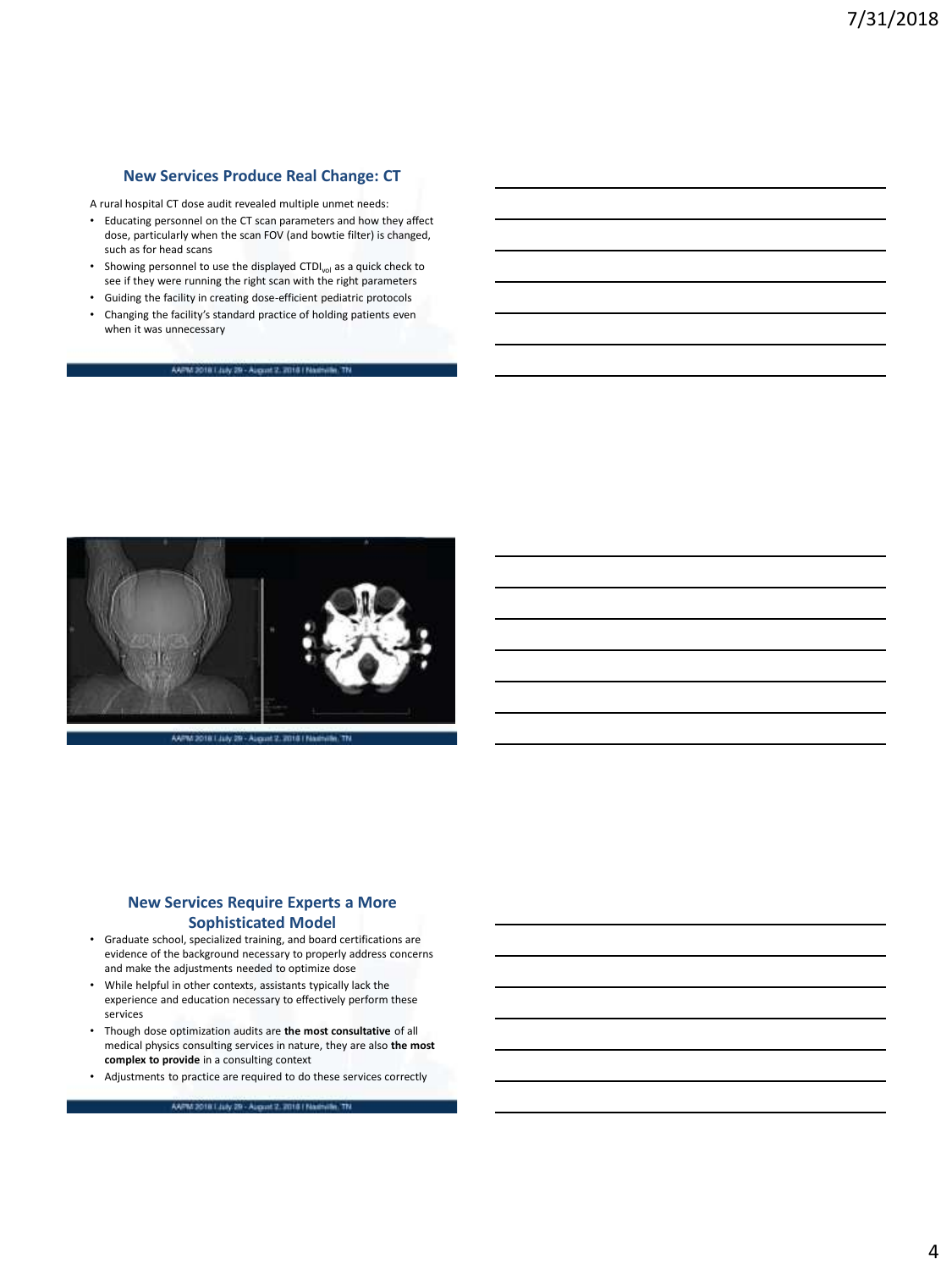#### **What Is On The Horizon for Future Challenges?**

# **Coming Expected JC Standards -**

#### **Cone Beam CT "CBCT"** – Dental Offices

- Oral Surgery Environments
- Orthodontic Practices
- Other office-based practices or hospital dental clinics

Disclaimer: The following information regarding future standards is NOT<br>approved and published by JC, but rather constitutes assumptions based<br>on historical JC Imaging standards development and projections based on<br>related



## **Modalities That May Be Impacted in the Future**

AAPM 2018 Ltdy 29 - August 2, 2018 / Nathville, TN

- Nuclear Medicine and PET (Dose Reduction) – Radiography (Dose
- Reduction)
- Continuing evolution of products
- Completely new products



# **Embracing New Standards**

AAPM 2018 Ltdy 29 - August 2, 2018 | Nathville, TN

• JC standards are only added "if they relate to patient safety or quality of care, have a positive impact on health outcomes, meet or surpass law and regulation, and can be accurately and readily measured."

(i.e., not to annoy physicists)

- The consultant (and in-house) physicist should think of new<br>standards not as burdens that increase their workloads, but bona<br>fide opportunities to decrease dose, improve image quality, and<br>prove their increasing value and
- There is always resistance to change, even when that change is<br>good for patients and also good for our profession. Resist the urge<br>to say no. Standards still have a long way to go in many state and<br>accreditation bodies and



AAPM 2018 Ltdy 29 - August 2, 2018 | Nashville, TN